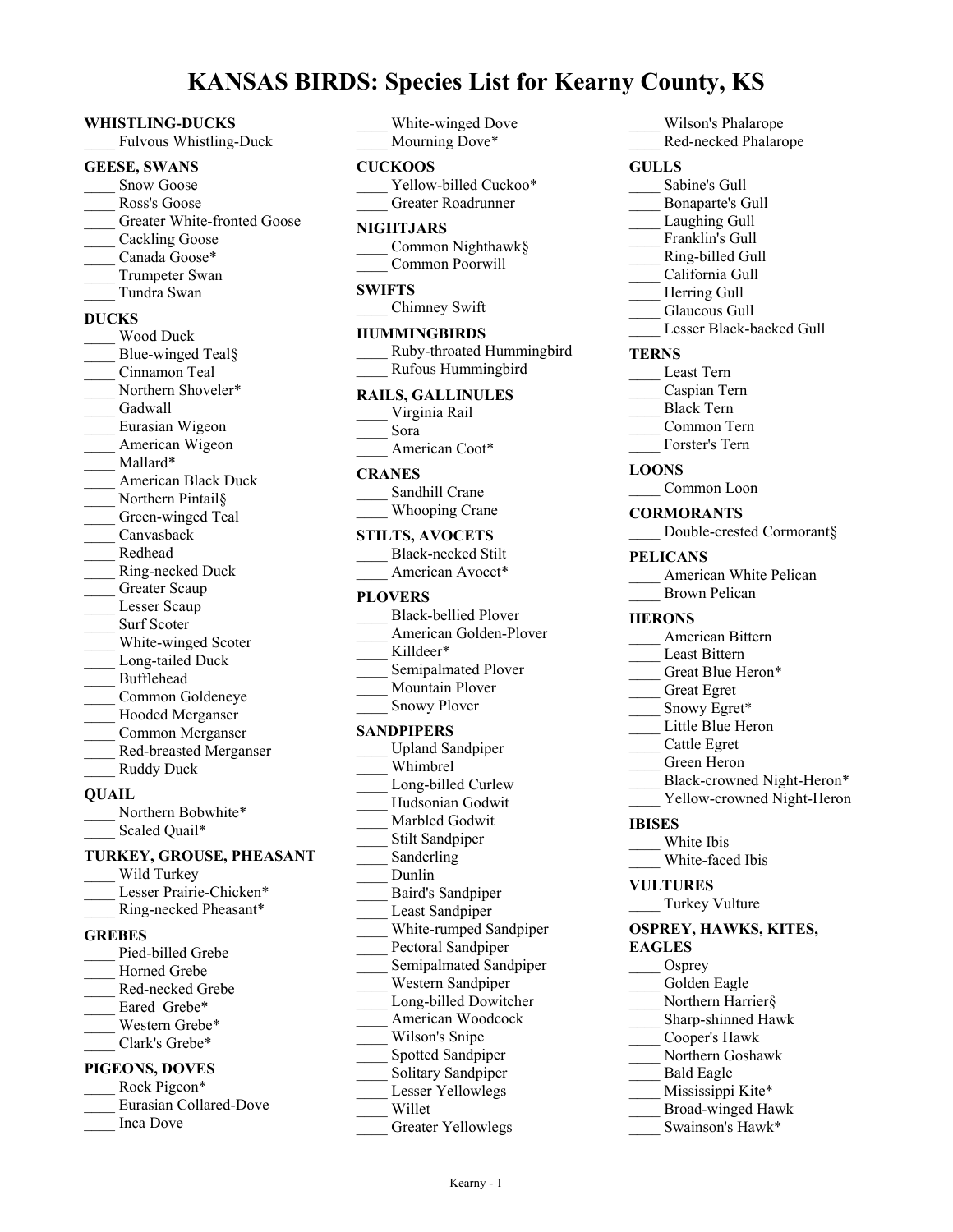- Red-tailed Hawk\* \_\_\_\_ Rough-legged Hawk
- Ferruginous Hawk§

### **BARN OWLS**

Barn Owl\*

### **OWLS**

| Eastern Screech-Owl |
|---------------------|
| Great Horned Owl*   |
| Snowy Owl           |
| Burrowing Owl*      |
| Long-eared Owl      |
| Short-eared Owl     |

# **KINGFISHERS**

Belted Kingfisher§

# **WOODPECKERS**

Lewis's Woodpecker Red-headed Woodpecker\* \_\_\_\_ Red-bellied Woodpecker Yellow-bellied Sapsucker Downy Woodpecker\* Hairy Woodpecker Northern Flicker\*

### **FALCONS**

| American Kestrel* |
|-------------------|
| Merlin            |
| Peregrine Falcon  |
| Prairie Falcon    |

# **FLYCATCHERS**

| Great Crested Flycatcher  |
|---------------------------|
| Cassin's Kingbird         |
| Western Kingbird*         |
| Eastern Kingbird*         |
| Scissor-tailed Flycatcher |
| Olive-sided Flycatcher    |
| Western Wood-Pewee        |
| Alder Flycatcher          |
| Least Flycatcher          |
| Dusky Flycatcher          |
| Cordilleran Flycatcher    |
| <b>Eastern Phoebe</b>     |
| Say's Phoebe§             |
|                           |

# **VIREOS**

| Bell's Vireo    |
|-----------------|
| Warbling Vireo* |
| Red-eyed Vireo  |

# **SHRIKES**

| Loggerhead Shrike* |
|--------------------|
| Northern Shrike    |

# **JAYS, MAGPIES, CROWS**

- Pinyon Jay
- Steller's Jay
- Blue Jay\*
- \_\_\_\_ Woodhouse's Scrub-Jay \_\_\_\_ Clark's Nutcracker
- Black-billed Magpie\*
- 

American Crow Chihuahuan Raven\*

# **CHICKADEES, TITMICE**

\_\_\_\_ Black-capped Chickadee Mountain Chickadee

# **LARKS**

Horned Lark\*

# **SWALLOWS**

- Bank Swallow
- Tree Swallow
- N. Rough-winged Swallow
- Purple Martin Barn Swallow\*
- \_\_\_\_ Cliff Swallow\*

# **KINGLETS**

| Ruby-crowned Kinglet   |
|------------------------|
| Golden-crowned Kinglet |

### **WAXWINGS**

| Bohemian Waxwing |
|------------------|
| Cedar Waxwing    |

### **NUTHATCHES**

| Red-breasted Nuthatch   |
|-------------------------|
| White-breasted Nuthatch |

### **CREEPERS**

# \_\_\_\_ Brown Creeper

# **GNATCATCHERS**

\_\_\_\_ Blue-gray Gnatcatcher

# **WRENS**

- \_\_\_\_ Rock Wren
- House Wren\*
- Winter Wren Marsh Wren
- 

# **THRASHERS**

- Gray Catbird
- \_\_\_\_ Curve-billed Thrasher\*
- Brown Thrasher\*
- \_\_\_\_ Sage Thrasher
- Northern Mockingbird\*

# **STARLINGS**

European Starling\*

#### **THRUSHES**

- Eastern Bluebird\*
- Mountain Bluebird
- Townsend's Solitaire Gray-cheeked Thrush
- \_\_\_\_ Swainson's Thrush
- \_\_\_\_ Hermit Thrush
- \_\_\_\_ Wood Thrush
- American Robin\*
- \_\_\_\_ Varied Thrush

# **OLD WORLD SPARROWS**

Kearny - 2

House Sparrow\*

# **PIPITS**

American Pipit

# **FINCHES**

- \_\_\_\_ Evening Grosbeak
- House Finch\*
- Purple Finch
- \_\_\_\_ Cassin's Finch
- \_\_\_\_ Red Crossbill
- \_\_\_\_ White-winged Crossbill
- Pine Siskin American Goldfinch\*
- 

# **LONGSPURS**

- \_\_\_\_ Lapland Longspur
- \_\_\_\_ Chestnut-collared Longspur

## **SPARROWS**

- Cassin's Sparrow\*
- Grasshopper Sparrow\*
- Lark Sparrow\*
- Lark Bunting\*
- \_\_\_\_ Chipping Sparrow
- \_\_\_\_ Clay-colored Sparrow
- Field Sparrow§
- \_\_\_\_ American Tree Sparrow
- Dark-eyed Junco
- White-crowned Sparrow
- Harris's Sparrow
- White-throated Sparrow

Swamp Sparrow Spotted Towhee \_\_\_\_ Eastern Towhee

Yellow-breasted Chat **BLACKBIRDS, ORIOLES**

> Eastern Meadowlark\* Western Meadowlark\* Orchard Oriole\* Bullock's Oriole\* Baltimore Oriole Red-winged Blackbird\* Brown-headed Cowbird\*

\_\_\_\_ Rusty Blackbird Brewer's Blackbird Common Grackle\* \_\_\_\_ Great-tailed Grackle

Northern Waterthrush Black-and-white Warbler Prothonotary Warbler Orange-crowned Warbler Nashville Warbler MacGillivray's Warbler Common Yellowthroat\* \_\_\_\_ American Redstart Magnolia Warbler

**WARBLERS**

Yellow-headed Blackbird\*

- Vesper Sparrow
- Savannah Sparrow
- Song Sparrow Lincoln's Sparrow

\_\_\_\_ Bobolink

**CHATS**